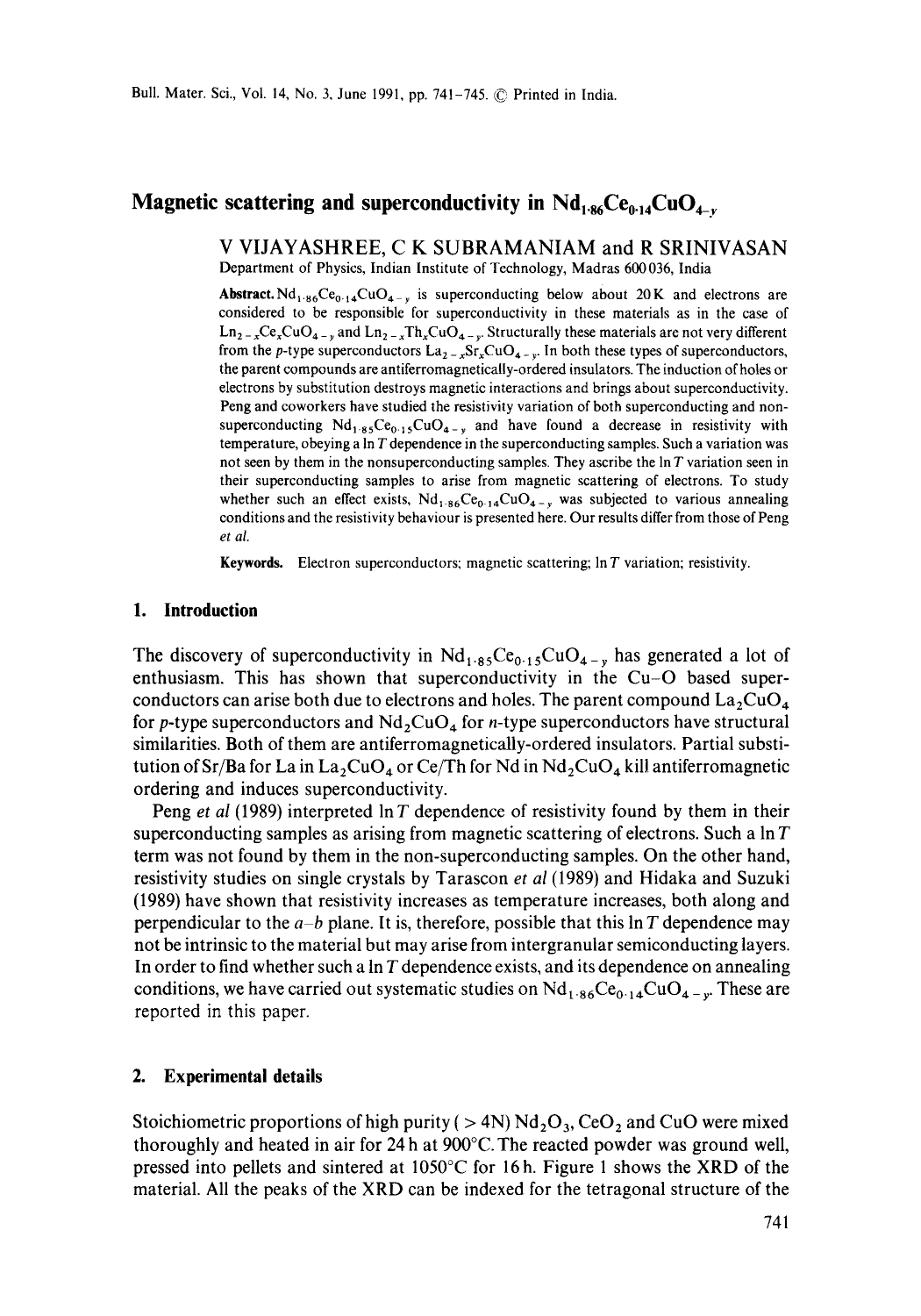

**Figure 1.** XRD of  $Nd_{1.86}Ce_{0.14}CuO_{4-y}$ .

single phase compound  $Nd_{1.86}Ce_{0.14}CuO_{4-v}$ . The lattice parameters are:  $a = 3.958 \text{ Å}$ and  $c = 12.097 \text{ Å}$ . The as-prepared sample was not superconducting and it was subjected to the annealing treatments described below to induce superconductivity: (a) The pellet was heated at 900°C for 12h in flowing He.

(b) The pellet was heated at 850°C for 2 h under continuous evacuation at a pressure of  $10^{-5}$  torr and then slow-cooled to room temperature.

(c) The same procedure as in (b) except that the duration of heating under vacuum was for 6h.

The resistivity of the samples (a), (b) and (c) were measured by the conventional fourprobe technique from room temperature down to  $4.2 K$ .

### **3.** Results and discussion

Figure 2 shows the temperature variation of resistivity of samples (a), (b) and (c). Sample (a) was not superconducting down to 4.2 K. Sample (b) showed a steep drop in resistivity at 28.3 K. However, the resistivity at  $4.2$  K was still 50  $\mu$ ohm-cm. Sample (c) showed a superconducting onset at 25.8 K and a zero resistance at 15.1 K. We plotted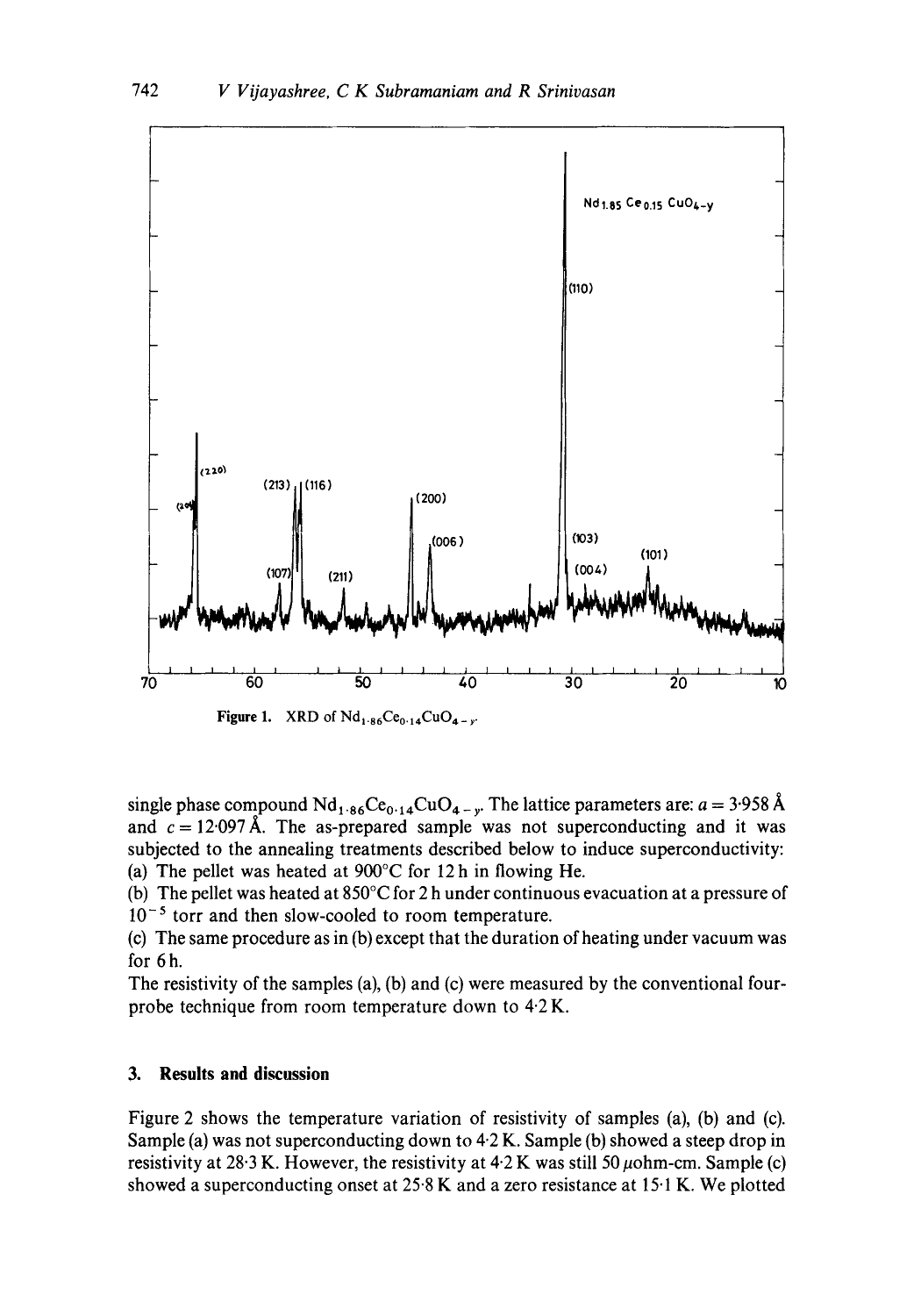

**Figure 2.** Resistivity versus temperature of  $Nd_{1.86}Ce_{0.14}CuO_{4-y}$ .

resistivity versus  $\ln T$  for all these samples. Figure 3 shows such a plot. It is seen that there is a temperature region in which the resistivity shows a logarithmic dependence. Writing,

$$
\rho = \rho_0 (1 - \alpha \ln T) \tag{1}
$$

the values of  $\rho_0$  and  $\alpha$  are collected in table 1 for all these samples. In table 1, we also give the temperature range over which this relation is valid. It is seen that the coefficient  $\alpha$  decreases from sample (a) to sample (c). For the two samples (a) and (b),  $\alpha$  is around 0.15, but it goes to zero for sample (c). This indicates that the strength of the  $\ln T$  term is more for the non-superconducting samples, a result which contrasts with the result of Peng *et al* (1989).

Since doing this work, we have carried out similar studies for  $Ce$  concentrations  $0.15$ , 0"16 and 0"18. For the first two compositions, the annealing treatment was varied to induce superconductivity. The sample with  $Ce$  concentration  $0.18$  showed a metallic behaviour. The samples with Ce concentrations  $0.15$  and  $0.16$  again showed a lnT behaviour and the parameters  $\rho_0$  and  $\alpha$  are also collected in table 1 (Vijayashree *et al* 1990). It is again seen that in all the compositions, the strength of the  $\ln T$  term decreases as superconductivity is induced in these samples.

If the  $\ln T$  term arises from magnetic scattering, these results indicate that superconductivity sets in only if the magnetic scattering becomes weak. On the other hand, one cannot rule out the possibility that this In T term arises from a semiconduct-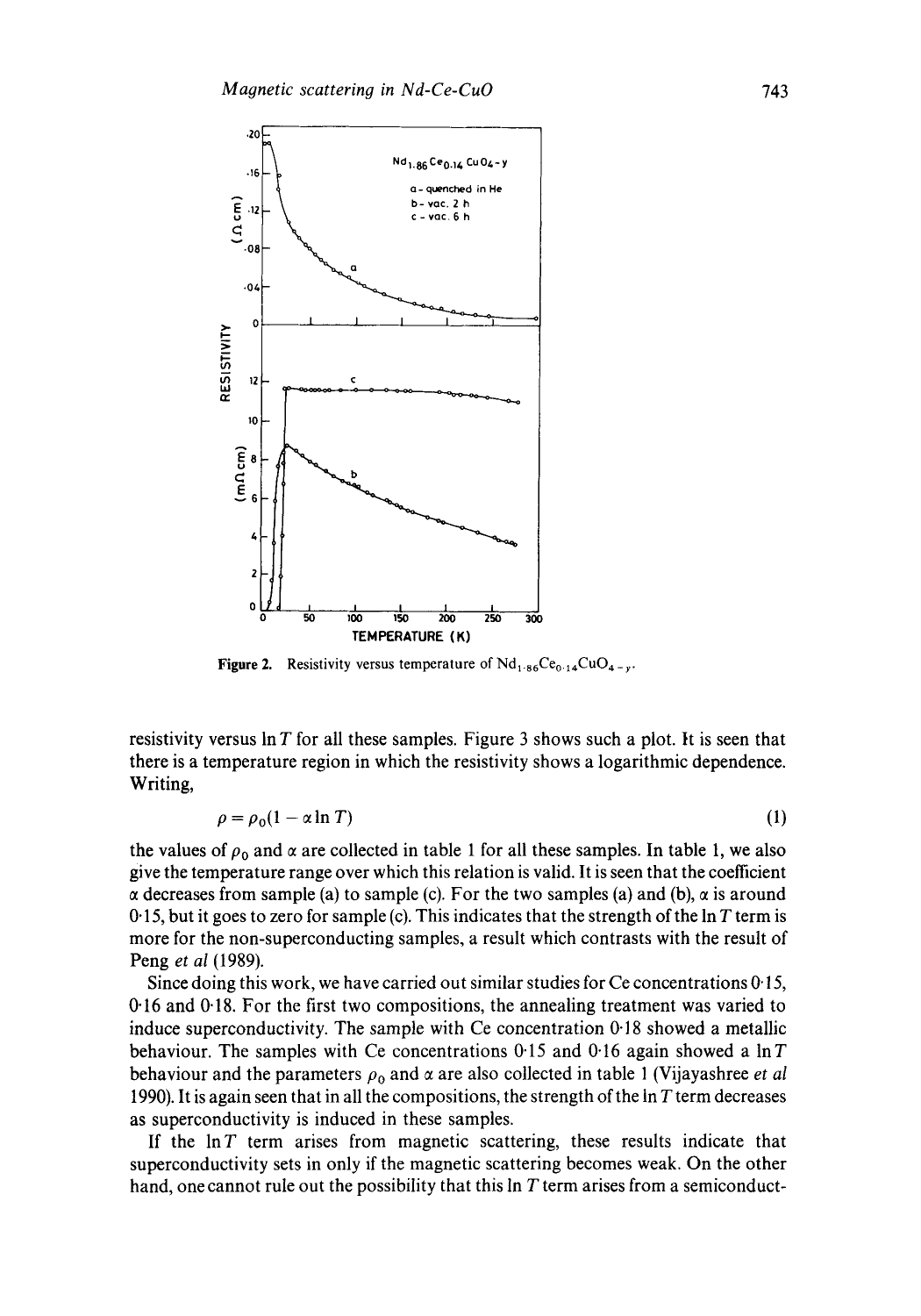

Figure 3. Logarithmic temperature dependence of resistivity of  $Nd_{1.86}Ce_{0.14}CuO_{4-y}$ .

Table 1. Parameters in the fit to equation (1) of the temperature dependence of the resistivity of the samples of  $Nd_{2-x}Ce_xCuO_{4-y}$ 

| Sample<br>no. |                 | Annealed<br>in | $\rho_{\rm RT}$   | $\rho_0$  |          | Temperature<br>range |
|---------------|-----------------|----------------|-------------------|-----------|----------|----------------------|
|               | x               |                | (in milli ohm-cm) |           | α        | (in K)               |
| a             | 0.14            | Helium         | 6.95              | $285 - 7$ | 0.182    | $25 - 150$           |
| $\mathbf b$   | 0.14            | Vacuum         | 3.65              | 14.77     | 0.120    | $36 - 93$            |
|               |                 | 2 <sub>h</sub> |                   | $21 - 32$ | 0.147    | $121 - 276$          |
| c             | 0.14            | Vacuum         | $11 - 00$         | $11-50$   | $\sim 0$ | $30 - 220$           |
|               | $({\rm sc})$    | 6 h            |                   |           |          |                      |
| $\mathbf{a}$  | 0.15            | Oxygen         | 114.9             | 15,560    | 0.188    | $50 - 150$           |
| b             | 0.15            | Argon          | $16 - 7$          | $102 - 7$ | 0.149    | $47 - 273$           |
| $\mathbf c$   | 0.15            | Vacuum         | 2.47              | 3.78      | 0.069    | $70 - 140$           |
|               | $(\mathbf{sc})$ | 6 h            |                   |           |          |                      |
| a             | 0.16            |                | $30-1$            | 1.154     | 0.184    | $25 - 150$           |
| b             | 0.16            | Vacuum         | $3-0$             | 3.165     | 0.054    | $27 - 95$            |
|               |                 | 2 h            |                   |           |          |                      |
| $\mathbf c$   | 0.16            | Vacuum         | 6.97              | 6.97      | $\sim 0$ | $27 - 278$           |
|               |                 | 6 h            |                   |           |          |                      |